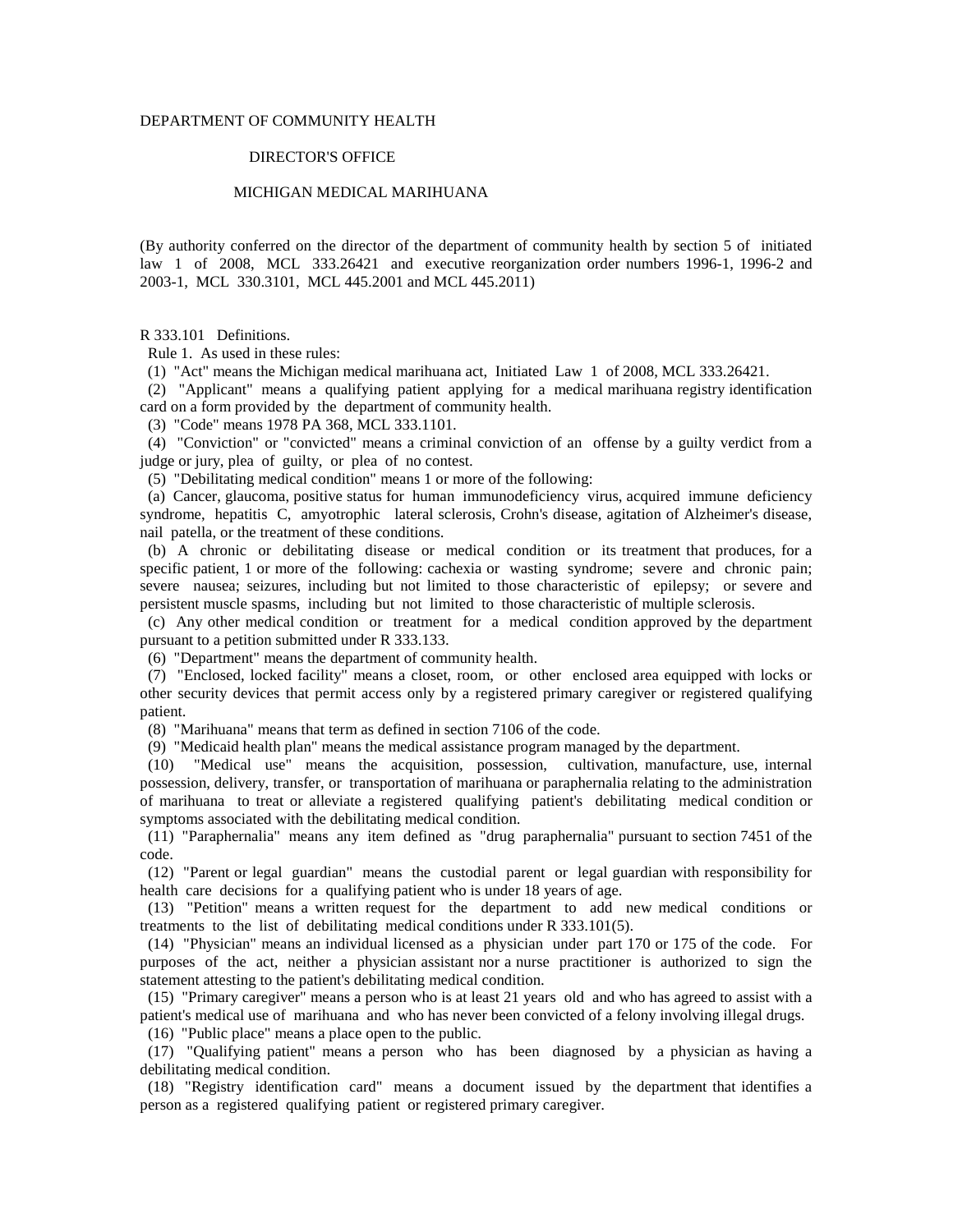(19) "Supplemental Security Income" means the monthly benefit assistance program administered by the federal government for persons who are age 65 or older, or blind, or disabled and who have limited income and financial resources.

 (20) "Usable marihuana" means the dried leaves and flowers of the marihuana plant, and any mixture or preparation thereof, but does not include the seeds, stalks, and roots of the plant.

 (21) "Visiting qualifying patient" means a patient who is not a resident of this state or who has been a resident of this state for less than 30 days.

 (22) "Written certification" means a document signed by a physician stating the patient's debilitating medical condition and stating that, in the physician's professional opinion, the patient is likely to receive therapeutic or palliative benefit from the medical use of marihuana to treat or alleviate the patient's debilitating medical condition or symptoms associated with the debilitating medical condition.

(23) Terms defined in the act have the same meanings when used in these rules.

History: 2009 AACS.

R 333.103 New registration application; qualifying patient and primary caregiver.

 Rule 3. A qualifying patient applying for a registry identification card shall comply with all of the following:

 (a) Submit a completed application on a form provided by the department, together with the requisite fee. The completed application shall include all of the following:

 (i) Name, address, and date of birth of the qualifying patient. The address for the qualifying patient shall be a physical address located in this state. A qualifying patient who is homeless shall not be required to provide a physical address.

(ii) Name, address, and telephone number of the qualifying patient's physician.

 (iii) The name, address, and date of birth of the patient's primary caregiver, if applicable. A qualifying patient may designate 1 primary caregiver to assist with his or her medical use of marihuana.

 (iv) A designation of whether the qualifying patient or the patient's primary caregiver, if applicable, will be allowed to possess marihuana plants for the qualifying patient's medical use.

 (v) An attestation by the primary caregiver named on the application that he or she agrees to serve as the patient's primary caregiver.

 (vi) A primary caregiver shall authorize the department to use the information provided on the application to secure his or her criminal conviction history to determine if he or she has a felony conviction involving illegal drugs.

 (b) Submit photographic identification of both the qualifying patient and the patient's primary caregiver, if applicable. If the qualifying patient is under the age of 18 and does not have photographic identification, no photographic identification is required. Photocopies of the following shall be considered acceptable forms of identification:

(i) Current driver's license or identification card, with photo, issued by a state.

(ii) Identification card with photo issued by a federal, state, or government agency.

- (iii) Current military identification card.
- (iv) Current passport.
- (v) Current student identification card with photo.
- (vi) Native American tribal identification with photo
- (vii) Permanent resident card or alien registration receipt card.

 (c) Submit a written certification, as defined in R 333.101(22), signed by a licensed physician. If the qualifying patient is under the age of 18, written certifications from 2 physicians are required.

(d) If the qualifying patient is under the age of 18, submit a declaration of person responsible form.

History: 2009 AACS.

R 333.105 Declaration of person responsible form.

 Rule 5. A declaration of person responsible form is required for any qualifying patient who is under the age of 18. The form shall include all of the following: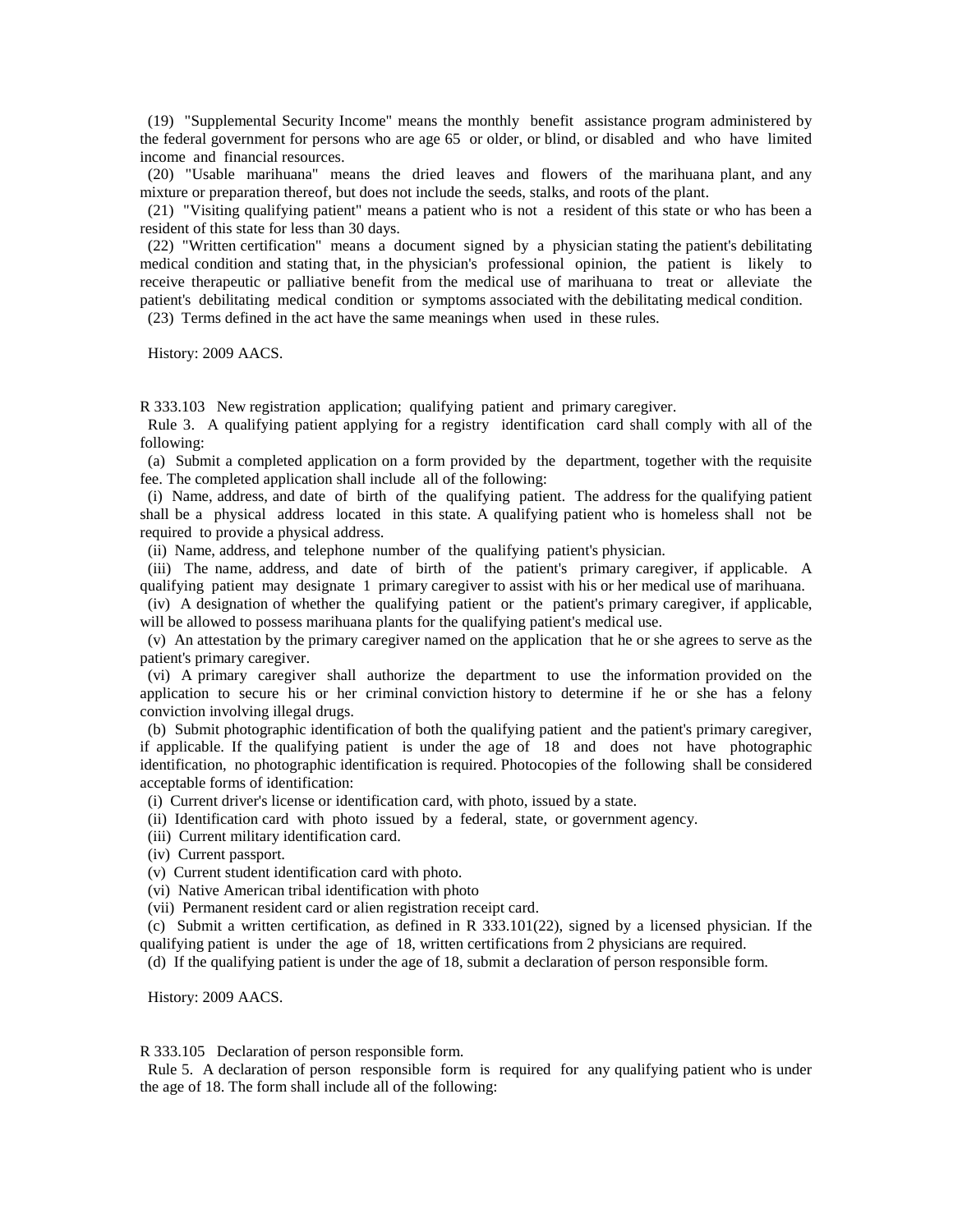(a) A statement that the qualifying patient's physician has explained to the patient and the patient's parent or legal guardian the potential risks and benefits of the medical use of marihuana.

 (b) Consent of the qualifying patient's parent or legal guardian to allow the qualifying patient's medical use of marihuana.

 (c) Consent of the qualifying patient's parent or legal guardian to serve as the patient's primary caregiver and to control the acquisition, dosage, and frequency of use of the marihuana by the patient.

History: 2009 AACS.

R 333.107 Incomplete application.

 Rule 7. If an applicant fails to provide the information required under R 333.103 or R 333.105, as applicable, the application shall be denied. The department shall notify the applicant of the information that is missing in the event the applicant wishes to reapply. An applicant may reapply at any time.

History: 2009 AACS.

#### R 333.109 Verification of information.

 Rule 9. The department shall verify the information contained in an application and the accompanying documentation, which may include, but is not limited to, the following:

 (a) Contacting each applicant by telephone or by mail. If proof of identity cannot be determined with reasonable reliability, the department may require the production of additional identification materials.

(b) Contacting the parent or legal guardian of a qualifying patient who is under the age of 18.

(c) Verifying that a physician is licensed to practice in the state.

(d) Contacting the certifying physician directly to confirm the validity of the written certification.

History: 2009 AACS.

# R 333.111 Fees; reduced fees; renewal.

Rule 11. (1) The fee for a new or renewal application is \$100.00, unless a qualifying patient can demonstrate his or her current enrollment in the Medicaid health plan or receipt of current Supplemental Security Income benefits, in which case the application fee is \$25.00. To qualify for a reduced fee, an applicant shall satisfy either of the following requirements:

(a) Submit a copy of the qualifying patient's current Medicaid health plan enrollment statement.

 (b) Submit a copy of the qualifying patient's current monthly Supplemental Security Income benefit card, showing dates of coverage.

 (2) The department shall deny the application of a qualifying patient who submits a reduced fee for which he or she is not eligible and shall notify the qualifying patient of the application denial. A qualifying patient may resubmit the correct fee with his or her qualifying documentation at any time.

 (3) The fee for a revised or duplicate copy of the registration identification card for the qualifying patient or the primary caregiver is \$10.00. If a duplicate card is requested, the qualifying patient or primary caregiver shall submit to the department the fee with a statement attesting to the loss or destruction of the card.

History: 2009 AACS.

R 333.113 Registration approval; denial.

Rule 13. (1) Pursuant to section 6(c) of the act, the department shall approve or deny an application within 15 days of receiving a completed application and the requisite fee.

 (2) If an application is approved, within 5 days of approving the application, the department shall issue a registry identification card to the registered qualifying patient and the registered primary caregiver, if applicable. The registry identification card shall include all of the following: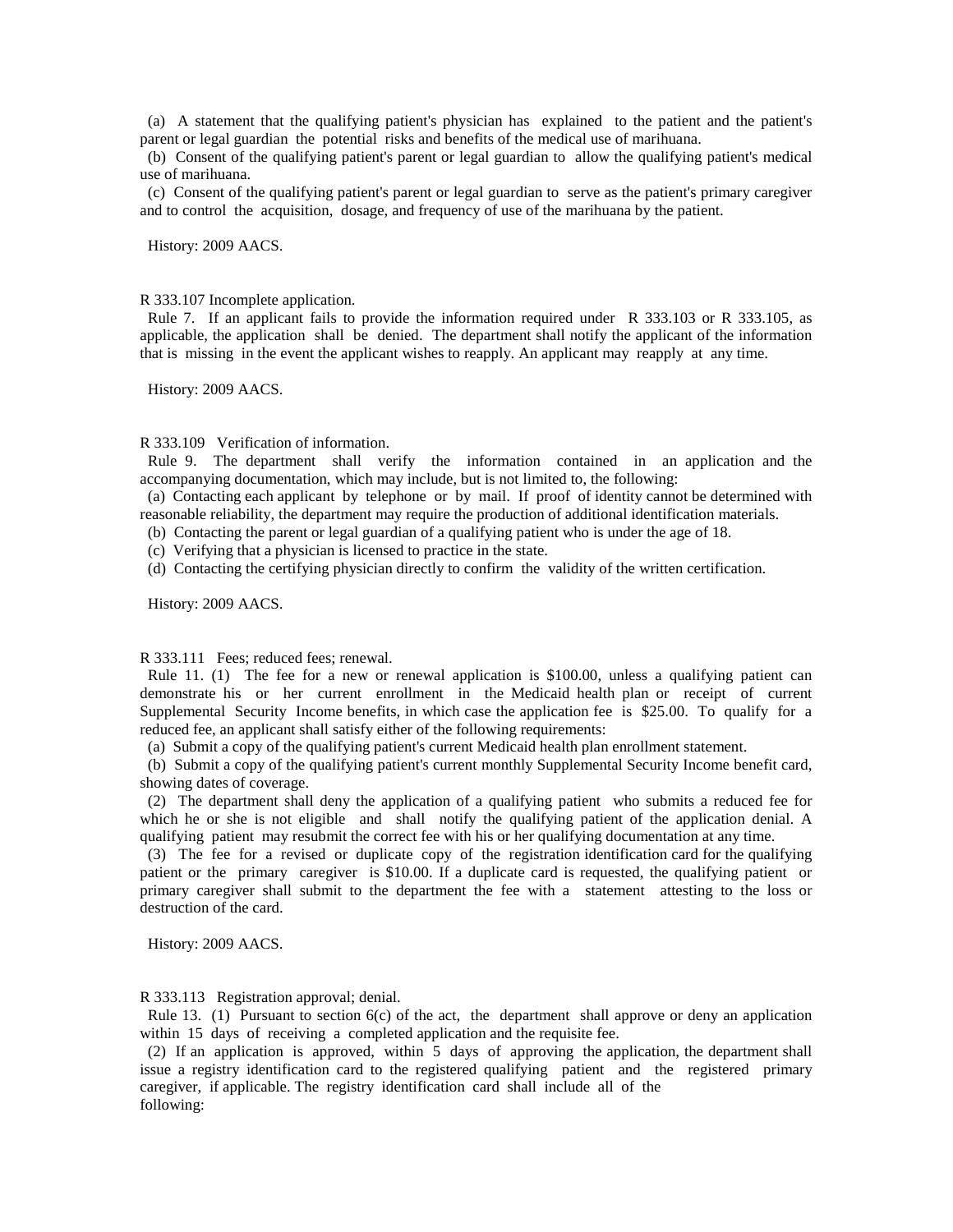(a) The name, address, and date of birth of the registered qualifying patient.

 (b) If the registered qualifying patient has designated a primary caregiver, the name, address, and date of birth of the registered primary caregiver.

(c) The issue date and expiration date of the registry identification card.

(d) A random and unique identification number.

 (e) A clear designation showing whether the registered primary caregiver or the registered qualifying patient will be authorized to possess marihuana plants for the registered qualifying patient's medical use. The designation shall be determined based solely on the registered qualifying patient's preference.

 (3) When a registered qualifying patient has designated a primary caregiver, the department shall issue a registry identification card to the registered primary caregiver. The registered primary caregiver's registry identification card shall contain the information specified in subrule (2) of this rule, as appropriate.

(4) The department shall deny an application for any of the following:

(a) The applicant did not provide the physician's written certification.

(b) The department determines that any information provided by the applicant was falsified.

 (c) An applicant fails to provide a physical address located in this state. This provision shall not apply if the applicant is homeless.

(d) The applicant failed to meet the requirements of R 333.107.

 (5) If the department denies an application, the department shall mail the applicant a denial letter within 15 days of receipt of the completed application. The denial letter shall be sent by certified mail to the address listed on the application form and shall state the reasons for denial and when the applicant may reapply.

 (6) Denial of a registry identification card shall be considered a final department action, subject to judicial review.

History: 2009 AACS.

Rule 333.115 Primary caregiver; number of qualified patients; compensation.

 Rule 15. (1) The department shall issue a registry identification card to the primary caregiver, if any, who is named in a qualifying patient's approved application. A registered primary caregiver may assist not more than 5 qualifying patients with their medical use of marihuana.

 (2) A registered primary caregiver may receive compensation for costs associated with assisting a registered qualifying patient in the medical use of marihuana. Any such compensation shall not constitute the sale of a controlled substance.

History: 2009 AACS.

R 333.117 Annual renewal; expiration of registry identification card; fee.

Rule 17. (1) Pursuant to section  $6(e)$  of the act, a registry identification card shall be renewed on an annual basis to maintain active status as a registered qualifying patient or a registered primary caregiver.

 (2) A registry identification card shall expire on the first day of the month 1 year following issuance of the card.

 (3) An applicant for renewal of a registry identification card shall submit an application and information as provided in R  $333.103(a)$ , (c) and (d).

 (4) If an applicant fails to comply with subrules (1) and (3) of this rule by the expiration date on the registry identification card, the registry identification card shall be considered null and void and of no further effect. The applicant may submit a new application to the department.

 (5) The department shall verify the renewal application information in the same manner as specified in R 333.109.

History: 2009 AACS.

R 333.119 Changes in status; notifications; requirements.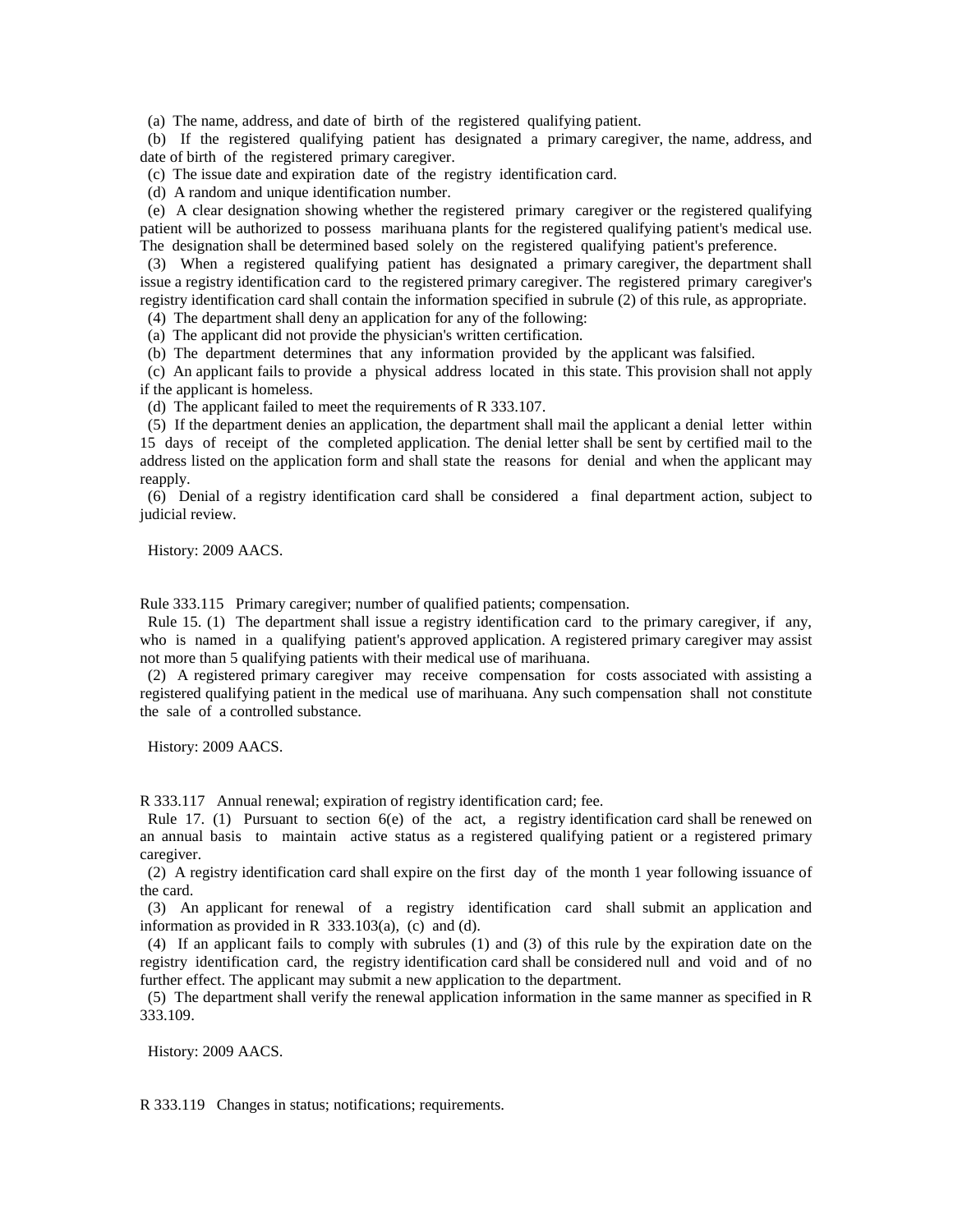Rule 19. (1) In order to update registry information for a qualifying patient or primary caregiver, the registered qualifying patient, registered primary caregiver, or registered qualifying patient's parent or legal guardian, as applicable, is responsible for notifying the department of a change in any of the following:

- (a) The registered qualifying patient's name.
- (b) The registered qualifying patient's address.
- (c) The registered qualifying patient's primary caregiver.
- (d) The registered qualifying patient's legal guardian.

 (2) The department may notify a registered primary caregiver by certified mail at the address of record within 14 days of any changes in status including, but not limited to, both of the following:

 (a) The registered qualifying patient's termination of the individual's status as primary caregiver or designation of another individual as the registered primary caregiver.

(b) The end of eligibility for the registered qualifying patient to hold a registry identification card.

 (3) If the department is notified by a registered qualifying patient that the registered primary caregiver for the patient has changed, the department may notify the initial primary caregiver by certified mail at the address of record that the caregiver's registry identification card is null and void and of no effect.

 (4) If a registered qualifying patient's certifying physician notifies the department in writing that the patient has ceased to suffer from a debilitating medical condition, the department shall notify the patient within 14 days of receipt of the written notification that the patient's registry identification card is null and void and of no effect.

History: 2009 AACS.

Rule 333.121 Confidentiality.

 Rule 21. (1) Except as provided in subrules (2) and (3) of this rule, Michigan medical marihuana program information shall be confidential and not subject to disclosure in any form or manner. Program information includes, but is not limited to, all of the following:

(a) Applications and supporting information submitted by qualifying patients.

- (b) Information related to a qualifying patient's primary caregiver.
- (c) Names and other identifying information of registry identification cardholders.
- (d) Names and other identifying information of pending applicants and their primary caregivers.

 (2) Names and other identifying information made confidential under subrule (1) of this rule may only be accessed or released to authorized employees of the department as necessary to perform official duties of the department pursuant to the act, including the production of any reports of non-identifying aggregate data or statistics.

 (3) The department shall verify upon a request by law enforcement personnel whether a registry identification card is valid, without disclosing more information than is reasonably necessary to verify the authenticity of the registry identification card.

(4) The department may release information to other persons only upon

receipt of a properly executed release of information signed by all individuals with legal authority to waive confidentiality regarding that information, whether a registered qualifying patient, a qualifying patient's parent or legal guardian, or a qualifying patient's registered primary caregiver. The release of information shall specify what information the department is authorized to release and to whom.

 (5) Violation of these confidentiality rules may subject an individual to the penalties provided for under section  $6(h)(4)$  of the act.

History: 2009 AACS.

Rule 333.123 Complaints.

 Rule 23. The department shall refer criminal complaints against a registered qualifying patient or registered primary caregiver to the appropriate state or local authorities.

History: 2009 AACS.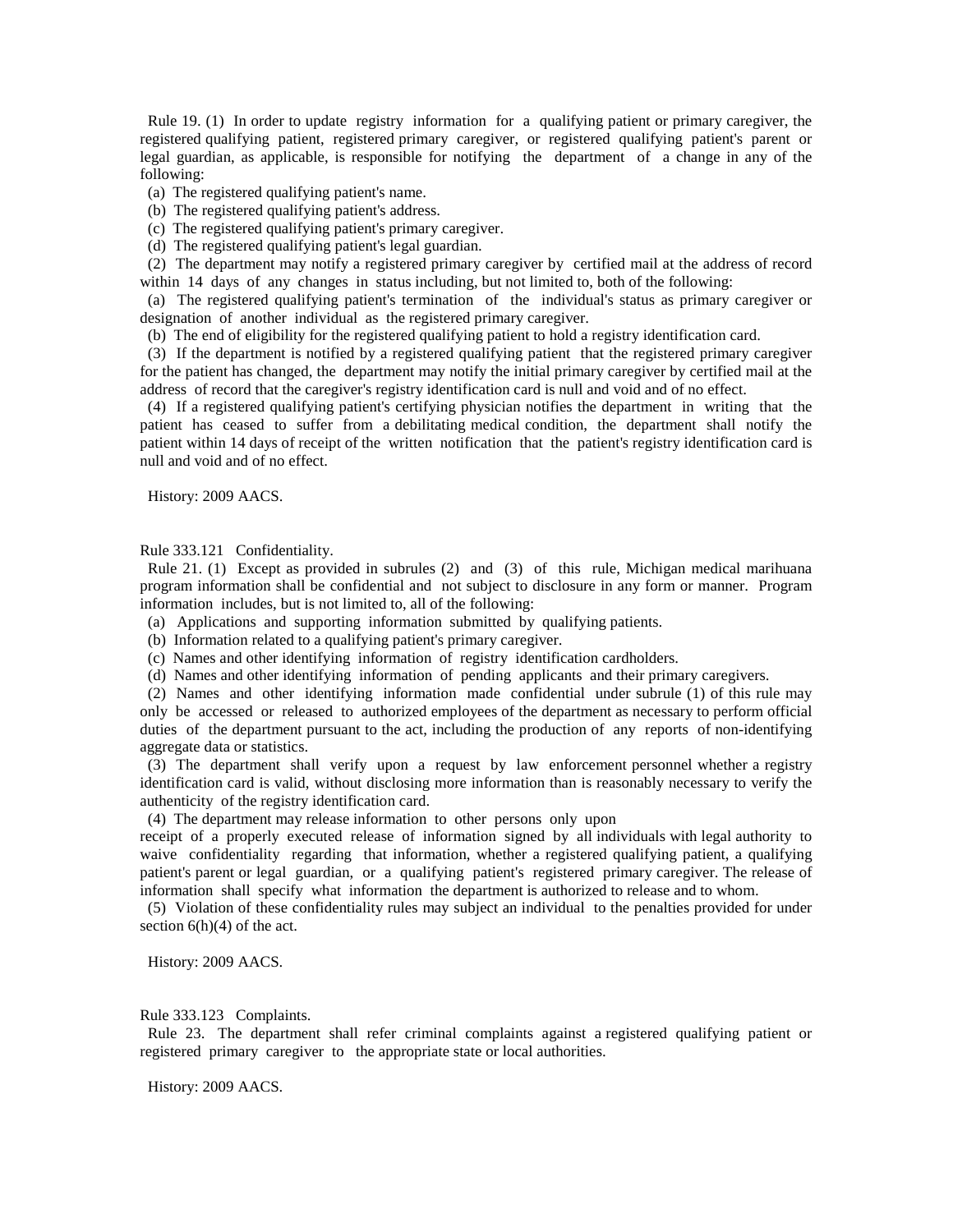R 333.125 Revocation; nullification.

 Rule 25. (1) A registered qualifying patient or registered primary caregiver who has been convicted of selling marihuana to someone who is not allowed to use marihuana for medical purposes under the act, shall have his or her registry identification card revoked and may be found guilty of a felony punishable by imprisonment for not more than 2 years or a fine of not more than \$2,000.00, or both, in addition to any other penalties for the distribution of marihuana.

 (2) A registry identification card that is later determined to be based on fraudulent information is null and void and of no effect.

 (3) Any person who has been convicted of a felony involving illegal drugs shall not serve as a qualifying patient's primary caregiver under the act.

 (4) The department shall send written notice by certified mail to a registered qualifying patient or the patient's registered primary caregiver of any of the following:

(a) An intent to revoke or nullify a registry identification card.

 (b) That a primary caregiver no longer qualifies for approval under the act based on a felony drug conviction.

 (5) The notice referenced in subrule (4) of this rule shall include the right to request a contested case hearing. If the request for hearing is not filed with the department within 21 days from the date the notice was mailed by the department, the right to request a contested case hearing shall be waived.

History: 2009 AACS.

Rule 333.127 Management of medical marihuana.

 Rule 27. (1) A qualifying patient who has been issued and possesses a registry identification card shall not be subject to arrest, prosecution, or penalty in any manner, or denied any right or privilege, including but not limited to civil penalty or disciplinary action by a business or occupational or professional licensing board or bureau, for the medical use of marihuana in accordance with the act, if the qualifying patient possesses an amount of marihuana that does not exceed the following:

(a) Two and one-half (2.5) ounces of usable marihuana.

 (b) If the qualifying patient has not specified that a primary caregiver will be allowed under state law to cultivate marihuana for the qualifying patient, 12 marihuana plants kept in an enclosed, locked facility.

(c) Any incidental amount of seeds, stalks, and roots.

 (2) A primary caregiver who has been issued and possesses a registry identification card shall not be subject to arrest, prosecution, or penalty in any manner, or denied any right or privilege, including but not limited to civil penalty or disciplinary action by a business or occupational or professional licensing board or bureau, for assisting a qualifying patient to whom he or she is connected through the department's registration process with the medical use of marihuana in accordance with the act, if the primary caregiver possesses an amount of marihuana that does not exceed the following:

 (a) Two and one-half (2.5) ounces of usable marihuana for each registered qualifying patient to whom he or she is connected through the department's registration process.

 (b) For each registered qualifying patient who has specified that the primary caregiver will be allowed under state law to cultivate marihuana for the qualifying patient, 12 marihuana plants kept in an enclosed, locked facility.

(c) Any incidental amount of seeds, stalks, and unusable roots.

(3) An individual may simultaneously be registered as a qualifying patient and as a primary caregiver.

History: 2009 AACS.

Rule 333.131 Review panel for reviewing petitions for additional medical conditions or treatments.

 Rule 31. (1) The department shall appoint a panel of not more than 15 members to review petitions to add medical conditions or treatments to the list of debilitating medical conditions under R 333.101 (5). A majority of the panel members shall be licensed physicians, and the panel shall provide recommendations to the department regarding whether the petitions should be approved or denied.